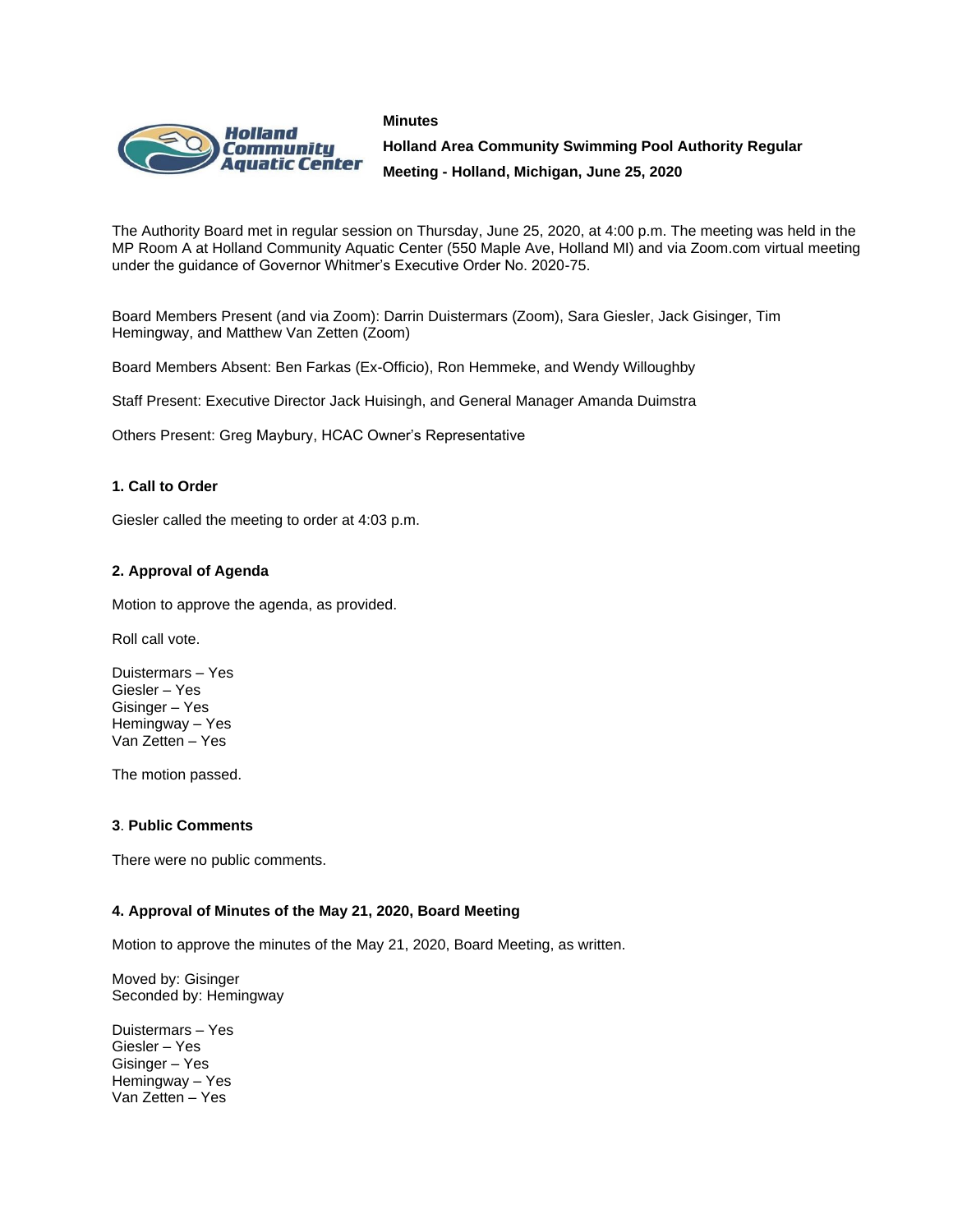The motion passed.

## **5. Next Gen Project Status Update**

Maybury provided the Board with a construction project update including:

- There is a large group of trades providers showing interest in the project.
- There are multiple bids in every category, which are all competitive and below budget.
- Parts of the project have been expedited to happen as HCAC is not yet open to the public.

# **6. HCAC Foundation Update**

The HCAC Foundation and HACSPA Board met on Tuesday, June 23 and were updated on activities. The group continues to identify individuals and organizations that may help support valuable additions to the \$26.3 million bond project.

# **7. HACSPA Executive Committee**

a) Executive Committee Update

Giesler provided the Board with an update of activities including:

- The Committee continues to monitor and support the Next Gen project.
- The Committee is currently providing an opportunity for the Board and HCAC management team to evaluate the performance of the Executive Director.
- The Committee would like to recognize the service of Matthew Van Zetten and Wendy Willoughby, as they retire from the Board at the end of June.
- Tim Hemingway has agreed to continue to serve on the Board and plans to renew for a four-year term.

# b) FY2020 – 2021 Meeting Schedule

Motion to approve the FY 2020 – 2021, HACSPA Board Meeting Schedule as follows:

### Regular Board Meetings (Quarterly)

- Thursday, September 17, 2020 at 4:00 p.m.
- Thursday, December 17, 2020 at 4:00 p.m.
- Thursday, March 18, 2021 at 4:00 p.m.
- Thursday, June 24, 2021 at 4:00 p.m. (4th week)

### Special Board Meetings (Monthly)

- Thursday, July 16, 2020 at 4:00 p.m.
- Thursday, August 20, 2020 at 4:00 p.m.
- Thursday, October 15, 2020 at 4:00 p.m.
- Thursday, November 19, 2020 at 4:00 p.m.
- Thursday, January 21, 2021 at 4:00 p.m.
- Thursday, February 18, 2021 at 4:00 p.m.
- Thursday, April 15, 2021 at 4:00 p.m.
- Thursday, May 20, 2021 at 4:00 p.m.

Moved by: Hemingway Seconded by: Duistermars

Duistermars – Yes Giesler – Yes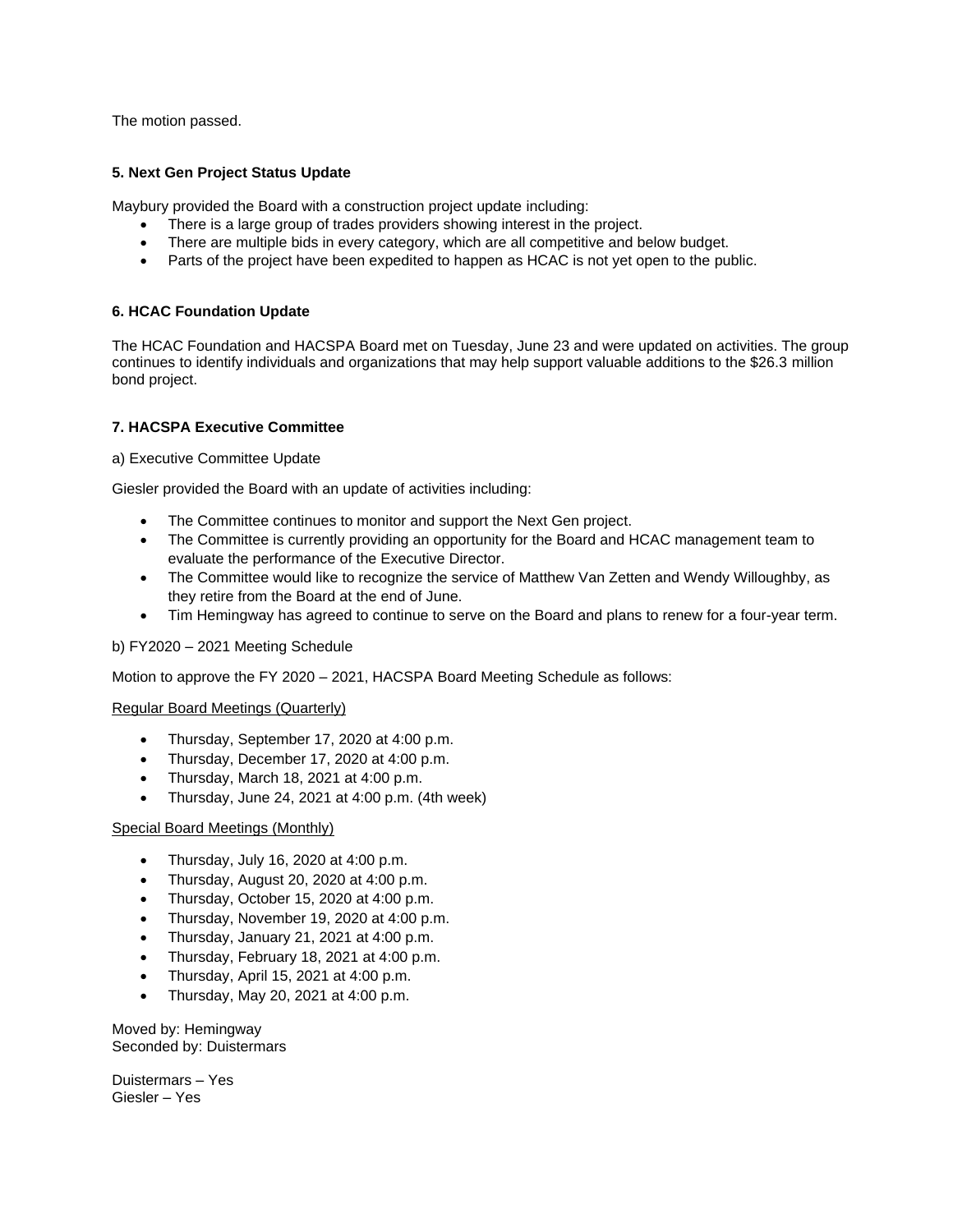Gisinger – Yes Hemingway – Yes Van Zetten – Yes

The motion passed.

c) FY2020 – 2021 Committee Assignments

Motion to table the assignment of committee appointments until the July 16, 2020, meeting and to retain the membership of the current Executive and Finance Committee assignments until new Board members are orientated and FY2020-21 Committee assignments can be achieved.

Moved by: Duistermars Seconded by: Gisinger

Duistermars – Yes Giesler – Yes Gisinger – Yes Hemingway – Yes Van Zetten – Yes

The motion passed.

## **8. HACSPA Finance Committee**

a) Motion to approve the revised FY2019-20 Bond Debt Budget for the 2019-2039 Bonds

Moved by: Duistermars Seconded by: Hemingway

Duistermars – Yes Giesler – Yes Gisinger – Yes Hemingway – Yes Van Zetten – Yes

The motion passed.

b) Motion to approve the revised FY2019-20 Operations Budget as a result of COVID-19 Shutdowns, greater than planned State of MI PPT Reimbursements, expense reductions and staffing furloughs.

|                                                                                             | Rev         | Exp         | <b>Net</b> |
|---------------------------------------------------------------------------------------------|-------------|-------------|------------|
| FY2019-20 Oprs. Budget (current)                                                            | \$2,620,000 | \$2,600,000 | \$20,000   |
| FY2019-20 Oprs. Budget (Proposed Revision)                                                  | \$2,675,000 | \$2,250,000 | \$425,000  |
| Moved by: Van Zetten<br>Seconded by: Hemingway                                              |             |             |            |
| Duistermars - Yes<br>Giesler – Yes<br>Gisinger – Yes<br>Hemingway - Yes<br>Van Zetten – Yes |             |             |            |
| The motion passed.                                                                          |             |             |            |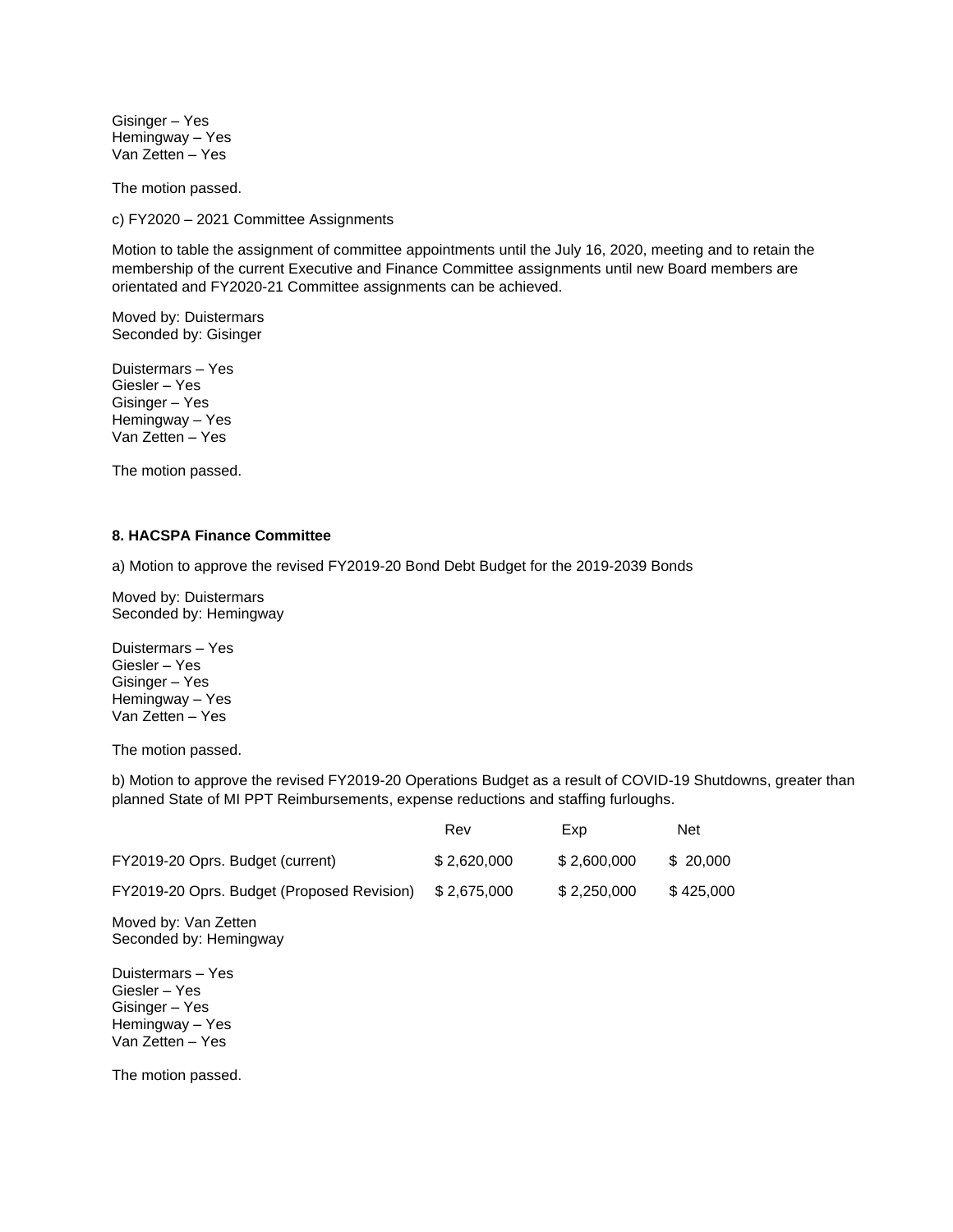c) Motion to approve the proposed FY2020-21 Bond Debt Budget for our 2019-2039 Bonds which allows for the millage rate to be reduced from the current 1.25mills to 1.24mills.

Moved by: Hemingway Seconded by: Van Zetten

Duistermars – Yes Giesler – Yes Gisinger – Yes Hemingway – Yes Van Zetten – Yes

The motion passed.

Huisingh noted pending legislation which proposes tax payment deadline extensions may have the unintended affect of creating a HACSPA deficit for payments to bond holders. Huisingh will watch results and advise the Board of necessary action if required.

d) Motion to approve the proposed FY2020-21 Operations Budget which attempts to comprehend the current COVID-19 shutdown and without knowledge of re-opening options or dates.

|                                  | Rev         | <b>Exp</b>  | <b>Net</b> |
|----------------------------------|-------------|-------------|------------|
| FY2020-21 Oprs. Budget (current) | \$2,100,000 | \$2.100.000 | \$0        |

Moved by: Gisinger Seconded by: Hemingway

Duistermars – Yes Giesler – Yes Gisinger – Yes Hemingway – Yes Van Zetten – Yes

The motion passed.

e) Motion to pay the MERS Retirement Fund for Defined Benefit Employees a one-time additional payment of \$30,000 to address the current underfunding condition within this retirement plan group and as a result of MERS adopting more conservative plan assumptions .

Moved by: Gisinger Seconded by: Hemingway

Duistermars – Yes Giesler – Yes Gisinger – Yes Hemingway – Yes Van Zetten – Yes

The motion passed.

Duistermars was excused from the meeting at 5:00 p.m.

f) Motion to accept \$31,754.56 from donations provided to the HCAC Foundation and apply towards the proposed HACSPA Renovation and Expansion Project additional and Master Plan items; (Track, Lobby, Covered Entrance, Fitness)? These funds are currently held within HACSPA's FY2019-20 revenue and are listed as part of the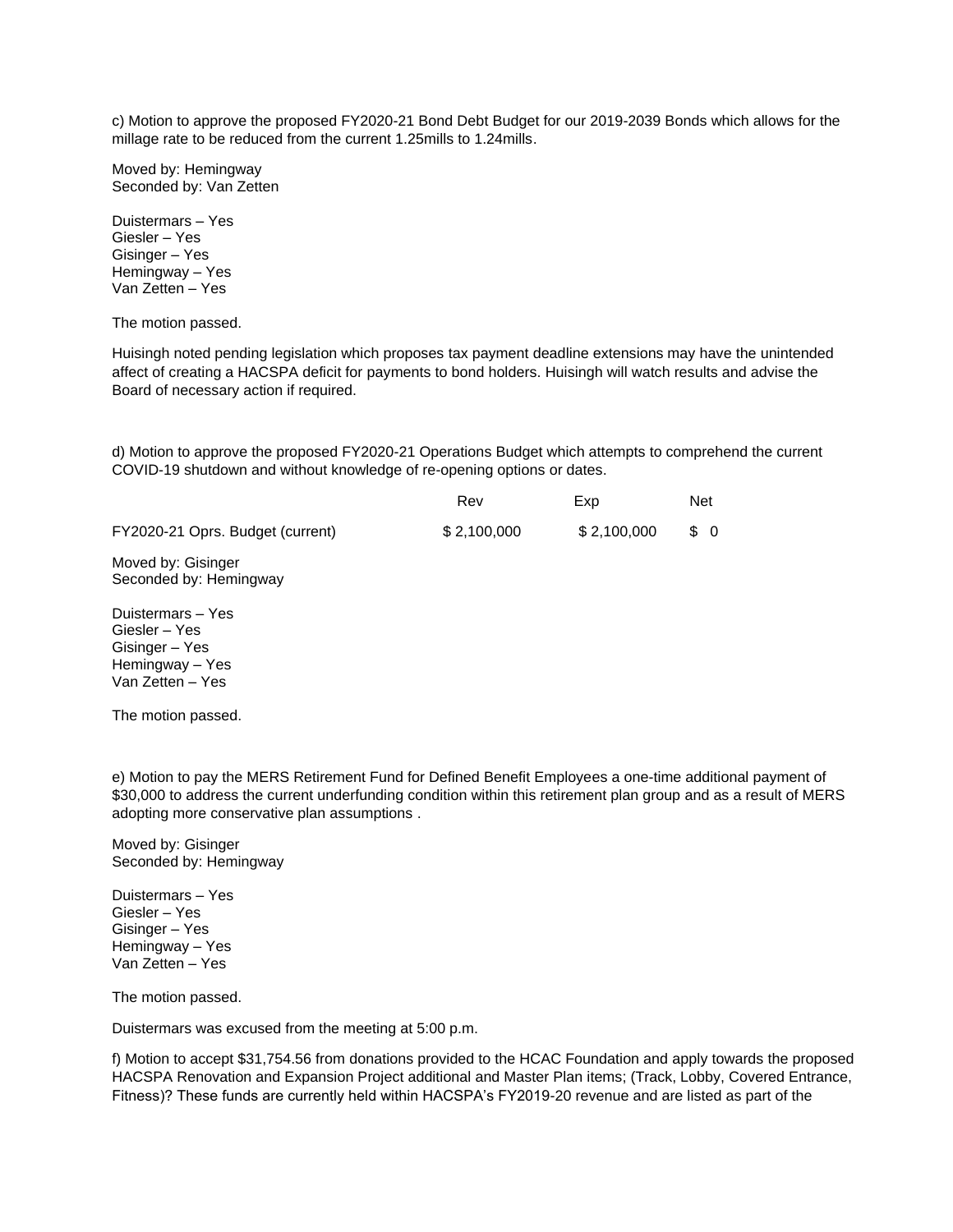positive fund balance for FY2019-20. If approved, these funds will be transferred from HACSPA's positive net performance stated above into the HACSPA Construction Project for additional and Master Plan items (Track, Lobby, Covered Entrance, Fitness)

Moved by: Hemingway Seconded by: Van Zetten

Duistermars – Yes Giesler – Yes Gisinger – Yes Hemingway – Yes Van Zetten – Yes

The motion passed.

g) Motion to transfer \$49,496.44 of restricted donations provided by donors to HACSPA for the express purpose of adding to the HACSPA Renovation and Expansion Project for additional and Master Plan items; (Track, Lobby, Covered Entrance, Fitness) These funds are currently held within HACSPA's FY2019-20 revenue as restricted donations and are listed as part of the positive fund balance for FY2019-20. If approved, these funds will be transferred from HACSPA's positive net performance stated above into the HACSPA Construction Project for additional and Master Plan items (Track, Lobby, Covered Entrance, Fitness)

Moved by: Hemingway Seconded by: Van Zetten

Duistermars – Yes Giesler – Yes Gisinger – Yes Hemingway – Yes Van Zetten – Yes

The motion passed.

h) Motion to transfer \$19,286.95 of restricted donations provided by donors to HACSPA during FY2019-20 for the express purpose of specific programming within HACSPA to the FY2020-21.

Moved by: Hemingway Seconded by: Van Zetten

Duistermars – Yes Giesler – Yes Gisinger – Yes Hemingway – Yes Van Zetten – Yes

The motion passed.

i) Motion to transfer \$250,000 of HACSPA's Fund Balance into the HACSPA Renovation and Expansion Project for additional and master plan items; (Track, Lobby, Covered Entrance, Fitness) as support and seed funding to allow for inclusion of these projects into the current HACSPA Renovation and Expansion Project with the intent of these funds being reimbursed to HACSPA's Fund Balance by the HCAC Foundation Campaign as donations for these additional items are achieved.

Moved by: Hemingway